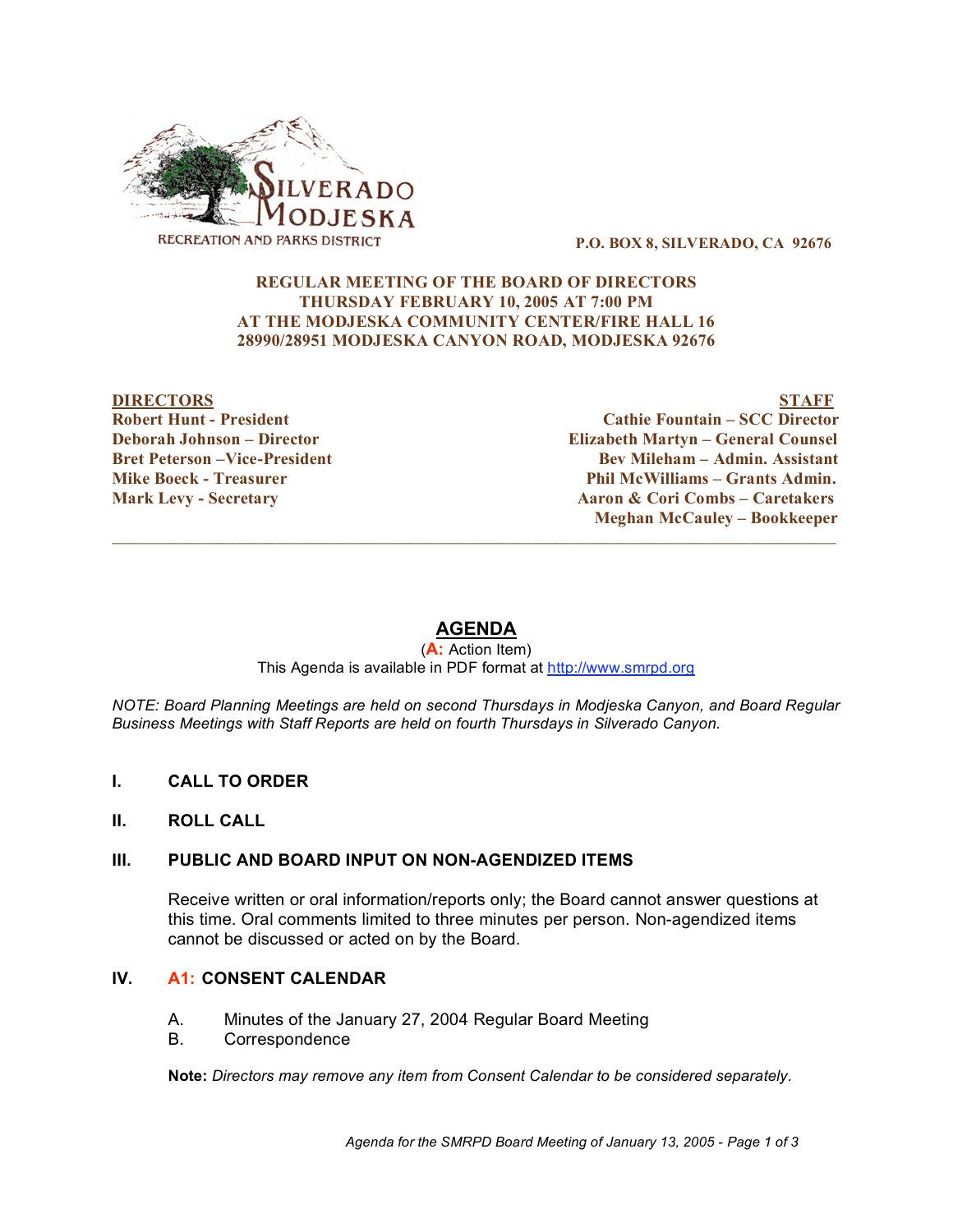## **VI. PAYMENT OF DISTRICT BILLS**

Approval of Payment Requests totaling **\$6,140.56**:

## **A2: Transmittal 02-05A for \$100.00 total for Directors' compensation for the Rescheduled Regular Board Meeting of December 16, 2004 to:**

Director Boeck \$50.00 Director Levy \$50.00

## **A3: Transmittal 02-05B for \$6,040.56 total to:**

| Meghan McCauley          | \$225.00 Inv. #05-19 (DISTRICT BOOKKEEPER)                                     |
|--------------------------|--------------------------------------------------------------------------------|
| Katzmaier Newell<br>Kehr | \$4,415.90 Inv. #107102-6666 (ARCHITECT, RENOVATION<br>PROJECT)                |
| <b>Beverly Mileham</b>   | \$751.54 Inv. 12/6/04-2/3/05 plus reimbursements<br>(ADMINISTRATIVE ASSISTANT) |
| $_{\rm SBC}$             | \$41.24 714-649-2428, 714-649-2850 1/10/05                                     |
| Ware Disposal            | \$421.88 Inv. #52101046, 5211047                                               |
| KJ Snyder                | \$185.00 Inv. #4354                                                            |
|                          |                                                                                |

## **VII. OTHER DISTRICT BUSINESS**

- A. **A4:** Silverado Children's Center cash shortfall of \$13,000, consider subsidizing operation.
- B. **A5:** Authorize repairs to the Caretaker's residence.
- C. **A6:** Receive recommendation of Director Johnson regarding Caretaker applicant interviews and act on engaging replacement Caretaker per License Agreement.
- D. **A7:** Consider authorizing Architect to proceed with HVAC engineering work for renovation project.
- E. **A8**: RESOLUTION 021005-1: To support the Orange County Green Vision Project to increase the amount of tax revenues allocated in Orange County to open space and parks and recreation services; and to participate in the Green Vision Working Group, with the SMRPD Treasurer as the District's delegate.
- E. **A9:** Authorize \$200 expenditure for Creek Week participation.
- F. Report by Director Levy on the status of property tax audit performed by the HdL Company.

## **VIII. COMMITTEES**

*NOTE: There will be no discussion of Committee issues unless specifically agendized here, or* added to the Agenda by majority vote of the Board in Section III of this Agenda to address issues *that require immediate attention, for reasons to be explained in the motion to add. This Committee listing shall not be used as a mechanism to discuss non-agendized topics.*

A. RECREATION (Levy, Peterson)